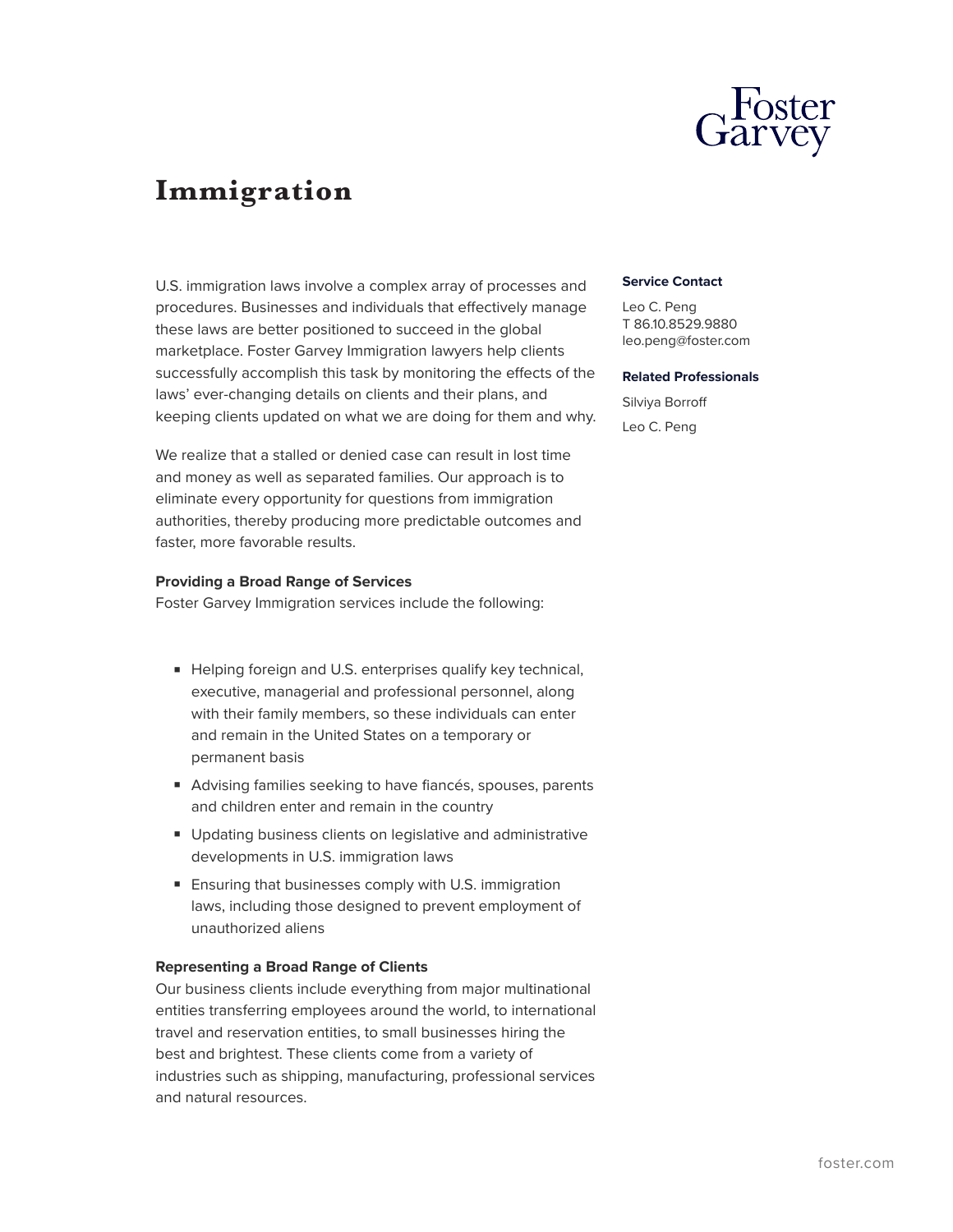

### **Health Care Immigration**

Foster Garvey Immigration attorneys have considerable experience representing regional health care systems. We help them obtain employment authorization and permanent resident status for physicians, nurses and other critical personnel. Our services also include obtaining waivers of foreign residence requirements and employment in medically underserved areas.

#### **Holding Down Legal Costs**

Legal services for immigration matters can be costly. To improve efficiencies and control costs, we work in teams: one lawyer and one paralegal, with the paralegal gathering and preparing information needed by the lawyer. Members of our team have worked together for many years, making them extraordinarily efficient and productive.

#### **Representing Clients Before Government Agencies**

Our attorneys regularly represent clients in matters before the U.S. Citizenship and Immigration Services, the U.S. Department of State, U.S. diplomatic posts, the U.S. Department of Labor and state agencies to which the Department of Labor has delegated immigration-related responsibilities.

## **Blog Posts**

Healthcare Workforce Resilience Act *Cross Border Business Law Blog*, 5.14.20

COVID-19 Office Closures & H-1B/E-3 Employees *Cross Border Business Law Blog*, 3.19.20

Crossing the U.S. Border Is Dicey for Canadian Citizens Affiliated With Cannabis *Cannabis Business Blog*, 6.27.19

Alternative Strategies for Rejected FY19 H-1B's *Cross Border Business Law Blog*, 5.21.18

2018 Worksite Enforcement Investigations by U.S. Immigration & Customs Enforcement Already Double 2017 Total *Cross Border Business Law Blog*, 5.17.18

Strong Demand Expected for FY2019 H-1B Filings: Employers Should Plan Now *Cross Border Business Law Blog*, 1.26.18

Updated Form I-765 Allows Applicant to Request Social Security Number Without Having to File Separate Request with the Social Security Administration *Cross Border Business Law Blog*, 10.24.17